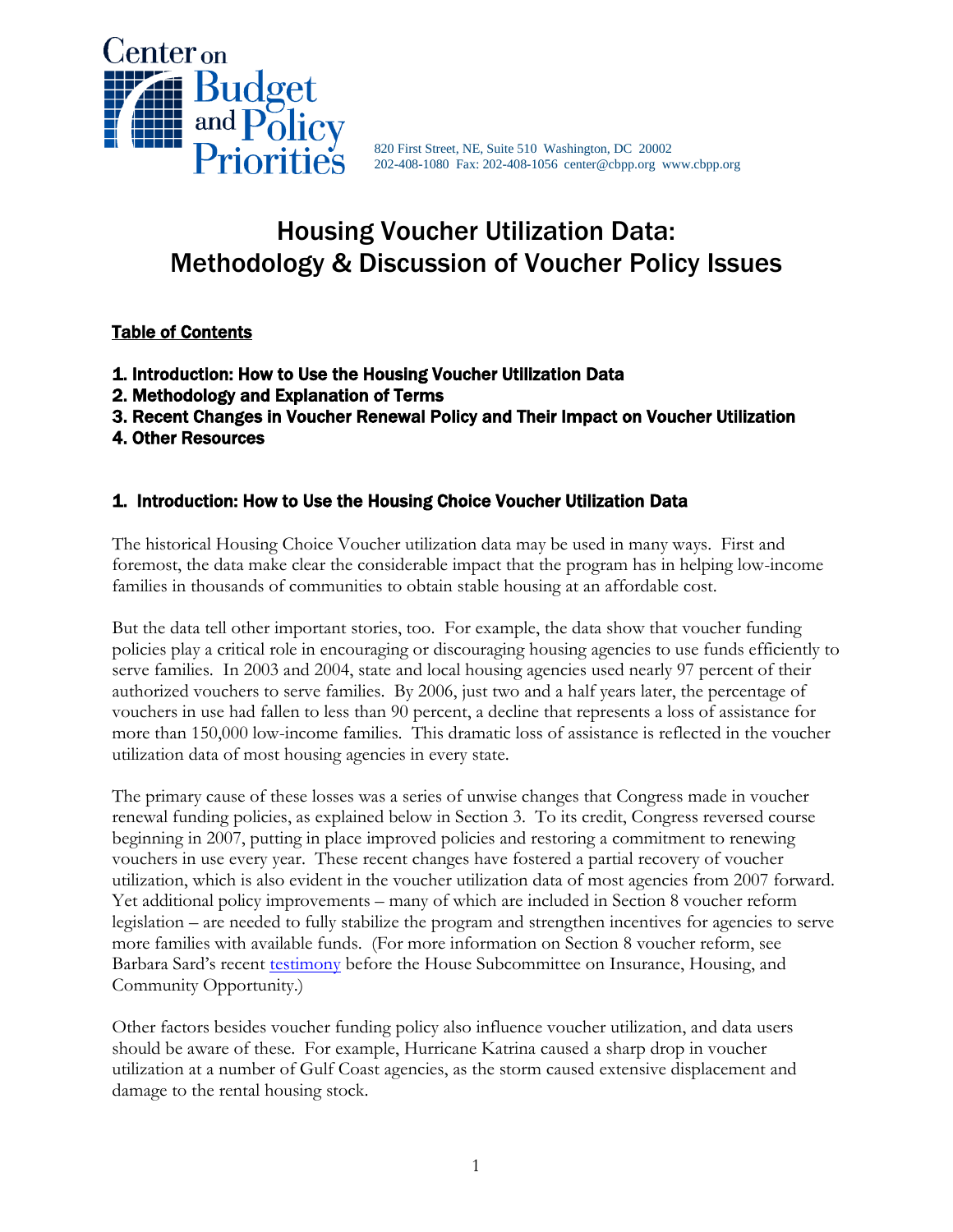Finally, housing agencies' management of the program is also important, and we encourage stakeholders to use the voucher data as a starting point in understanding how effectively local agencies are using available funds. Voucher utilization rates vary considerably among agencies. While there are many possible causes of low voucher utilization – including causes that are outside of a local agency's control – many housing agencies have built up large reserves of unspent funds in recent years, even as the need for housing assistance in their community has grown. We encourage stakeholders to use the data to raise questions about whether local agencies are making the best use of available funds, and to open a dialogue with local officials about how to improve utilization, where appropriate. Because only a fraction of eligible low-income families receives federal rental assistance due to funding limitations, it is important that housing agencies use scarce resources as effectively as possible.

## 2. Methodology and Explanation of Terms

The number of **"Authorized Vouchers"** that housing agencies can use is a number set and approved by HUD, and reflects the historical allocation of funding by Congress. It is not a reflection of current relative need. The authorized voucher data for each agency were downloaded from HUD's Resident Characteristics Report (RCR), and other HUD sources. The figures represent our estimate of each agency's calendar year average.

**"Vouchers in Use"** represents average housing vouchers leased during the calendar year, as reported by housing agencies to HUD's Voucher Management System (VMS). All Housing Choice vouchers, including those issued under the veterans' supportive housing (VASH) program, were included in the figures for authorized vouchers and vouchers in use. Section 811 (i.e., 5-year mainstream) vouchers were excluded from the data, to the extent that we were able to identify them. The data may not reflect corrections submitted by agencies after HUD released the data, but do reflect adjustments by CBPP to correct for obvious errors.

**"Percent of Authorized Vouchers in Use"** is equal to total vouchers in use divided by total authorized vouchers.

We calculated the **number of additional families that could be served in 2011** from Center estimates of each agency's 2011 renewal funding, reserve (i.e., "net restricted asset") balances as of the end of 2010, and per-voucher costs for 2011. These calculations were based on data from VMS and other sources. The figures do not take into account vouchers funded through the \$150 million in contingency funds provided under the 2011 funding law, or additional vouchers that agencies participating in the Moving to Work demonstration could make available.

The estimates of the number of additional families that could be served are intended to facilitate investigation and discussion of options for using voucher funds to serve more families, and are not intended as a prescription for local action. This is because our calculation assumes that agencies will use 100 percent of their reserve funds to assist families (capped at 100 percent of each agency's authorized level), which would be an imprudent course of action, as changes in program funding and costs can be unpredictable (as discussed below in more detail). It is thus best to think of the estimates as an ideal upper limit on the number of families that could be served.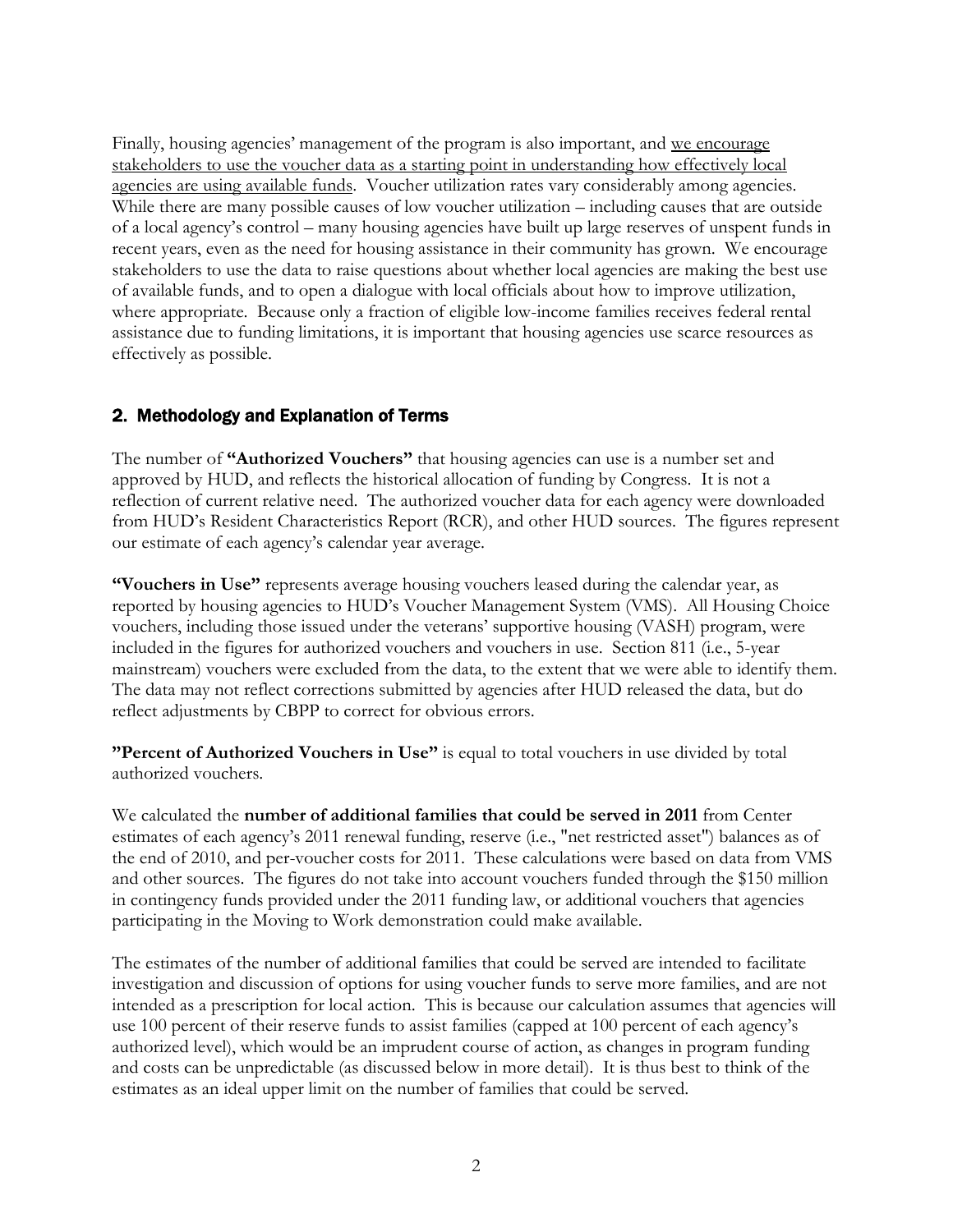**"Low-income renter households with severe housing cost burdens"** are defined as renter households with incomes below 80 percent of area median income (as indicated by HUD's published income limits) and housing costs that exceed 50 percent of income. The figures are based on the [Center's analysis](http://www.cbpp.org/cms/index.cfm?fa=view&id=3464) of data from the 2009 American Community Survey.

Agencies marked with a single asterisk **(\*)** were funded according to their agreements with HUD under the Moving to Work demonstration for one or more years between 2004 and 2011; such agencies are permitted to shift voucher funds to support public housing, and MTW agencies were excluded from the calculation of "additional vouchers funded" in 2011. Agencies marked with a double asterisk **(\*\*)** were potentially affected by Hurricanes Katrina and Rita in 2005. Leasing data for these agencies may be unusually low in some years due to reporting problems, an actual decline in leasing resulting from the dislocation of voucher holders, or the use of voucher funds for other purposes (such as the rehabilitation of damaged public housing) under special waiver authority granted temporarily by Congress. Agencies marked with a triple asterisk **(\*\*\*)** received VASH vouchers in one or more years from 2008 to 2010. These agencies' utilization rates may be temporarily reduced due to the typically lengthy lease-up period for these vouchers.

" $N/A$ " indicates the agency did not administer vouchers during that year or that the data reported for the year are incomplete.

### 3. The Impact of Voucher Renewal Policies on Voucher Utilization, 2003 to Present

Before 2003, Congress provided renewal funding for all authorized vouchers at their actual cost. Beginning in 2003, however, Congress decided to provide renewal funding only for vouchers in use. Because agencies could receive more money by putting more vouchers to use (up to the authorized level), this policy, along with other incentives, helped to spur utilization rates to a record level of nearly 97 percent in 2004.<sup>1</sup>

For 2004, Congress and HUD created a new retrospective policy for voucher renewal funding. The new policy limited funding to housing agencies based on their average voucher leasing and costs in May-July of 2003, adjusted for local inflation.

In both 2005 and 2006, Congress and HUD provided funding for vouchers based on average leasing and costs for authorized vouchers during May-July 2004. Because voucher leasing and costs may fluctuate significantly from quarter to quarter, or even month to month, the three-month snapshot did not accurately reflect costs for many housing agencies in 2005 and 2006 — and the gaps between actual renewal costs and renewal funding eligibility widened as time passed. In addition, Congress failed to provide 100 percent of the renewal funds for which agencies were eligible under the policy, and directed HUD to reduce (i.e., prorate) each agency's allocation below the level for which they were eligible. As a result, agencies received only 96 percent and 94 percent of the

 $\overline{a}$ <sup>1</sup> The focus of the Section 8 Management Assessment Program on utilization as well as the ability to take away unused vouchers permanently to give to other agencies were two of the incentives encouraging high utilization. More information is available in Barbara Sard's Testimony, "How to Promote Housing Integration and Choice through the Section 8 Voucher Program." Center on Budget and Policy Priorities. Oct. 6, 2008. [http://www.cbpp.org/cms/index.cfm?fa=view&id=809.](http://www.cbpp.org/cms/index.cfm?fa=view&id=809)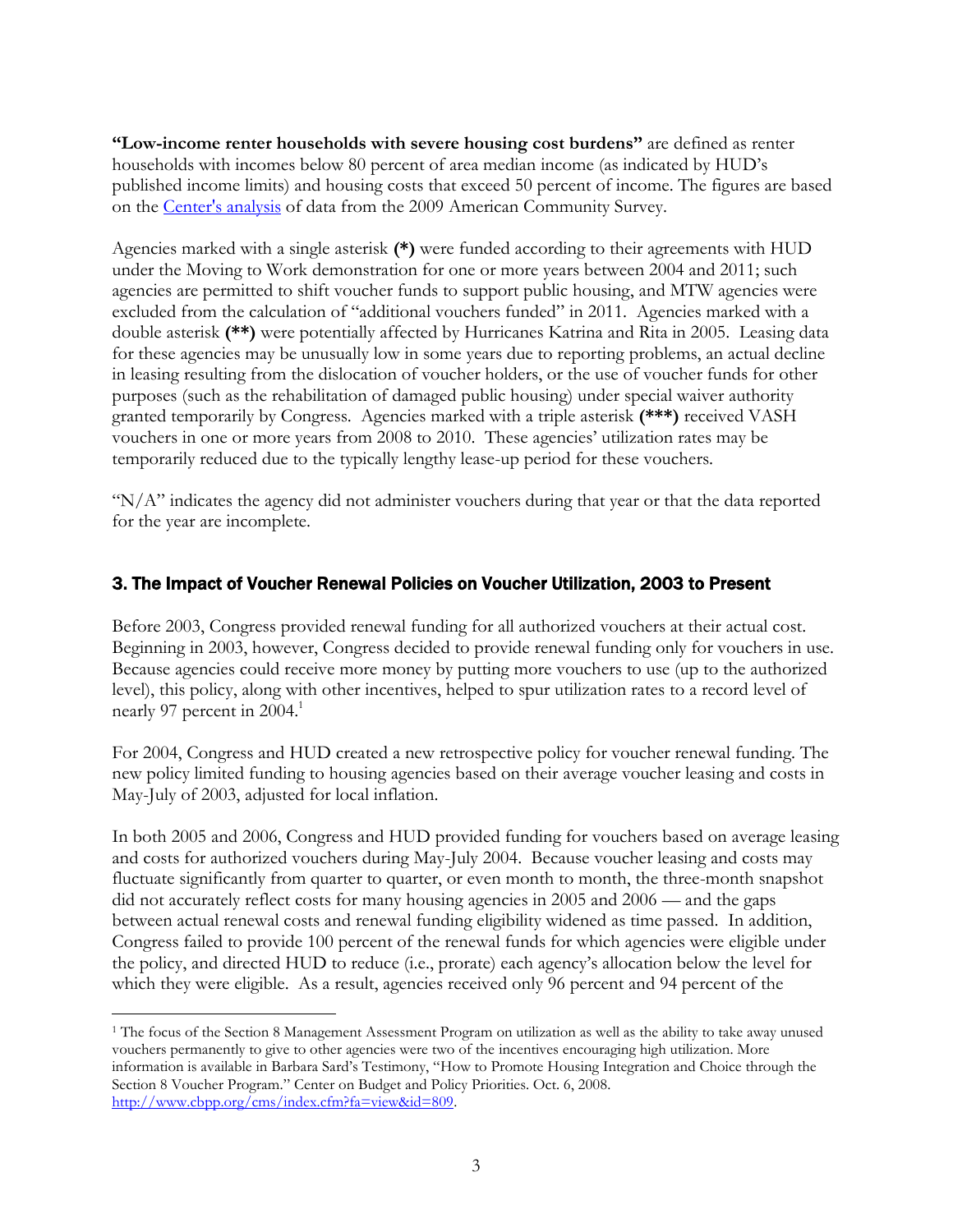renewal funding for which they were eligible in 2005 and 2006, respectively. Moreover, the 2005 law instructed HUD to reduce agency reserves from 8.3 percent (one month's worth) to just 1.9 percent (one week's worth) of annual funds by the end of FY 2005.

The deep prorations of renewal funding, the use of an outdated, three-month base period to determine renewal funding eligibility, and reductions in funding reserves resulted in insufficient and unstable funding for housing agencies. In addition, the fact that Congress had made substantive changes to renewal funding policy in the annual appropriations law every year since 2003 generated increasing uncertainty among housing agencies about the future course of policy, which caused many to proceed cautiously, such as by increasing funding reserves rather than using available funds more aggressively to serve families. The combination of these factors resulted in a sharp decline in voucher utilization from 2004 to 2006 and the elimination of an estimated 150,000 vouchers from use, even as funding reserve balances at many agencies began to climb to substantial levels by the end of 2006.

In 2007, Congress once again altered funding policy by determining that voucher renewal funding would be calculated based on average voucher leasing and costs during the previous year (rather than three months of voucher costs from several years prior), adjusted for inflation. This year also represented the first time since 2004 that housing agencies received full funding for all vouchers in use. Agencies also were allowed to accumulate reserves without limitation.

From 2008 to 2011, Congress has retained the core renewal funding policy that bases agencies' renewal funding eligibility on its voucher leasing and costs during the prior year, adjusted for inflation. By providing a stable renewal funding policy under which agencies' renewal funding eligibility is determined by the number of families served, Congress has reduced uncertainty among agencies about the future course of policy and encouraged them to improve voucher utilization. As a result, utilization has increased nationally and at most agencies since 2007.

While voucher utilization has improved since 2007, a number of factors have hindered a full recovery, and voucher utilization remains well below the peak in 2003 and 2004. Most importantly, while Congress retained the core policies initiated in 2007, it included a major modification in 2008 and 2009. Specifically, Congress directed HUD in 2008 and 2009 to reduce voucher renewal funding eligibility for agencies with large balances of reserve funds, with the expectation that these agencies would use reserve funds to renew vouchers in use. Simultaneously, Congress reduced the funding provided for renewals by an amount equal to the total reserve "offset."

In effect, a reserve-offset policy reduces renewal costs, while ensuring that housing agencies are likely to have the funds they need to renew vouchers in use because agencies without reserves receive sufficient funding. This policy is a reasonable strategy to make the best use of available funds. It also may encourage agencies to use reserves to assist more families, so long as agencies expect Congress to reduce funding for agencies with "excess" reserves and can rely on Congress to provide sufficient renewal funding for agencies that have drawn down their reserves.

However, Congress introduced a reserve-offset policy in 2008, modified it in 2009, and then did not authorize offsets in 2010 and 2011. These frequent changes created problems, although the basic policy is sound if Congress makes its use predictable. Implementation of the reserve-offset policy was particularly troublesome in 2009, when HUD did not notify housing agencies of their funding levels, including the impact of the reserve-offset, until May, almost half way through the funding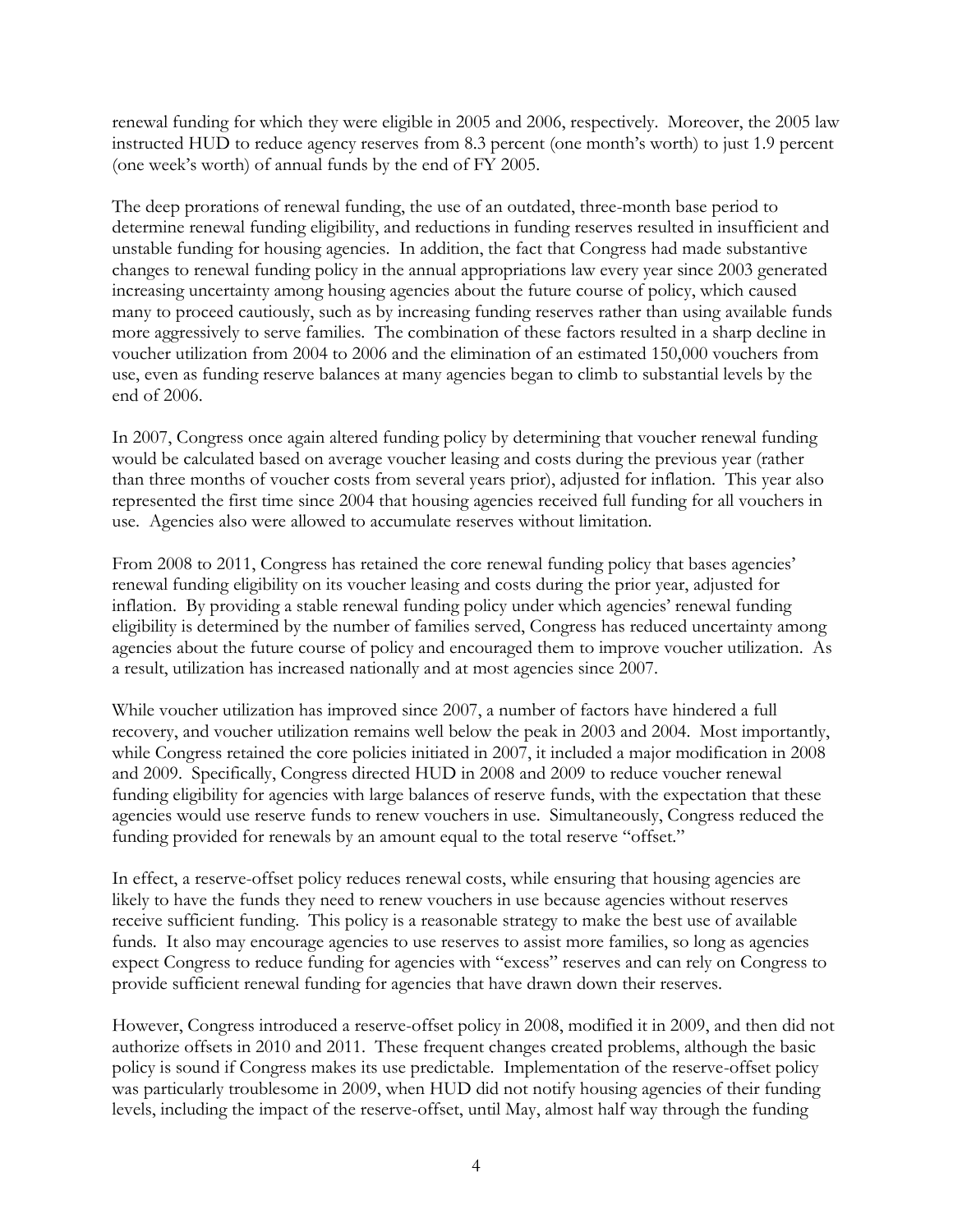year. In addition, agencies' reserve-offset amounts were calculated based on data available as of December 2008, five months earlier. In effect, agencies were notified in May that they would have to rely on reserve balances to renew vouchers in use, whether or not those reserve balances were still available (many agencies had used reserves to lease up additional vouchers in early 2009). Finally, Congress provided enough funding in 2009 to cover only 99.1 percent of agencies' renewal funding eligibility (post-offset), which meant that every agency started with nearly a 1 percent shortfall. The net result was that approximately 400 housing agencies faced serious shortfalls in funding in the second half of 2009. These and many other agencies again reverted to more cautious program management in the face of financial uncertainty, reducing overall voucher utilization in 2010.

For 2010, Congress provided 99.5 percent of the funding needed to renew vouchers in use in fiscal year 2009, while in 2011 only 98.8 percent of renewal funding needs were met (Table 1). For 2010 and 2011, there was no limit on the reserve amount that agencies could have or an offset for agencies with high reserve amounts. As this memo is being written, Congress is considering legislation to fund the voucher program in 2012; please check our web site for updates.

| Year | <b>Pro-ration Factor</b> |
|------|--------------------------|
| 2011 | 98.81%                   |
| 2010 | 99.5%                    |
| 2009 | 99.1%                    |
| 2008 | 101.453%                 |
| 2007 | 105.017%                 |
| 2006 | 94.6%                    |
| 2005 | 95.9%                    |
| 2004 | 100%                     |
| 2003 | 100% (quarterly)         |

**Table 1: Housing Choice Voucher Renewal Funding Proration Factor, by Year**

### There Is a Need for a Permanent, Effective Voucher Renewal Funding Policy

Policymakers have learned much about voucher renewal funding policy over the past eight years. First, frequent and complicated changes in voucher renewal funding policies create uncertainties that make it very challenging for housing agencies to manage their programs effectively. When combined with the degree of funding instability that is inherent to the annual appropriations process, these uncertainties encourage agencies to build funding reserves and discourage them from using available funds to serve as many families as possible.

Second, a policy that bases agencies' renewal funding eligibility on recent voucher leasing and costs, adjusted for inflation, is effective. The policy distributes resources efficiently to agencies, helping to ensure that every agency receives the funding it needs to renew vouchers in use. Because funding eligibility fluctuates with voucher leasing and costs, the policy encourages agencies to use available funds to serve a maximum number of families. In addition, because Congress determines the overall renewal funding level, it retains the ability to control program costs.